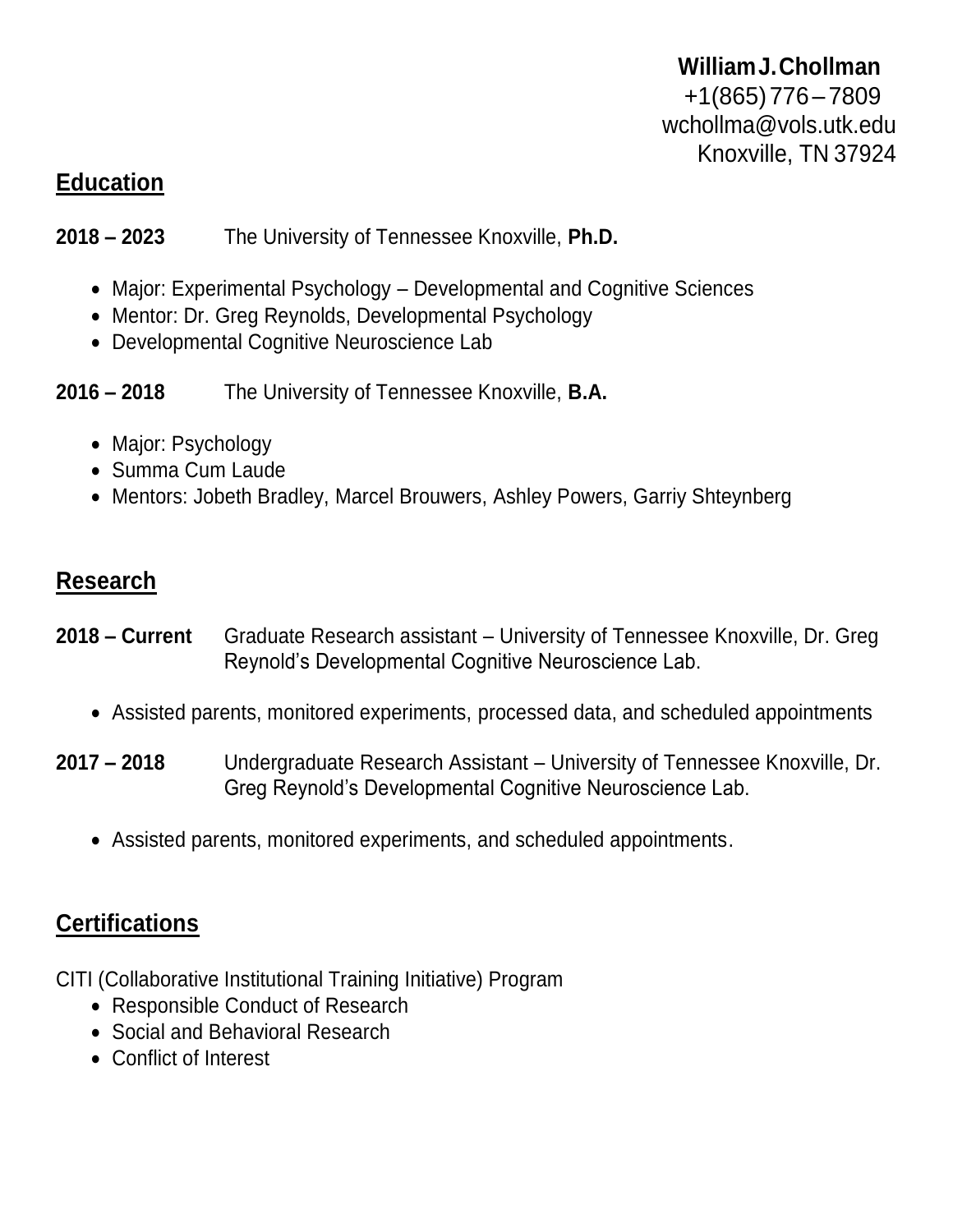### **Professional Affiliations**

Society for Research in Child Development (SRCD)

International Society for Developmental Psychobiology (ISDP) Neuroscience Network of East Tennessee (NeuroNET) Chapter of Society for Neuroscience (SfN) Psychology Graduate Student Association (PGSA)

## **Awards & Honors**

- 2019 UT Department of Psychology Travel Award
- 2018 International Society for Developmental Psychobiology Travel Award
- 2018 NeuroNET Best Poster Winner, Early Graduate Division
- 2018 SfN (Society for Neuroscience) Chosen Poster for Special ISDP/SfN Poster Session
- 2018 UT Psychology Graduate Student Association Travel Award
- 2018 UT Department of Psychology Presenting Author Travel Award
- 2018 NeuroNET (Neuroscience Network of East Tennessee) Travel Award
- 2017 John and Elsbeth Verhusen Kind Scholarship

## **Presentations**

#### **2019**

**Chollman, W.J.** & Roth, K.C. (February, 2019) The effects of spatial cueing on neural correlates of infant attention and perceptual processing. Research talk given at the Cognitive, Developmental, Biological, and Neuroscience Brown Bag at the University of Tennessee, Knoxville, Tennessee.

**Chollman, W.J.**, Roth, K.C., Grimes, E.K., Berosh, C., Bennett, M.A., Stover, M., & Reynolds, G.D. (March, 2019) Neural correlates of perceptual processing of spatially cued visual targets in infancy. Poster presented at biennial meeting of the Society of Research in Child Development in Baltimore, MD

Reynolds G.D., Bahrick, L.E., Lickliter, R., Todd, J.T, Roth, K.C., & **Chollman, W.J.** (March, 2019). Infant selective attention and perceptual learning of multimodal face stimuli. Paper presented at the biennial meeting of the Society for Research in Child Development, Baltimore, Maryland.

Roth, K.C., **Chollman, W.J.**, Miller, H.E., & Reynolds, G.D. (March, 2019) Intersensory redundancy, selective attention, and neural correlates of perceptual processing in infancy. Poster presented at the Women in STEM Research Symposium, Knoxville, Tennessee.

Miller, H.E., **Chollman, W.J.**, Grimes, E.K., Roth, K.C., Berosh, C., Bennett, M.A., Stover, M., & Reynolds, G.D. (March, 2019) Neural correlates of perceptual processing of spatially cued visual targets in infancy. Poster presented at the Women in STEM Research Symposium, Knoxville, Tennessee.

Pryor, C.O., Garrett, M.R., Mancilla, C.E., Roth, K.C., **Chollman, W.J.**, & Reynolds, G.D. (March, 2019). The effects of intersensory redundancy on infant attention to prosody in native and non-native speech. Poster presented at the Women in STEM Research Symposium, Knoxville, Tennessee.

Roth, K.C., **Chollman, W.J.**, Miller, H.E., & Reynolds, G.D. (March, 2019) Intersensory redundancy, selective attention, and neural correlates of perceptual processing in infancy. Poster presented at the Women in STEM